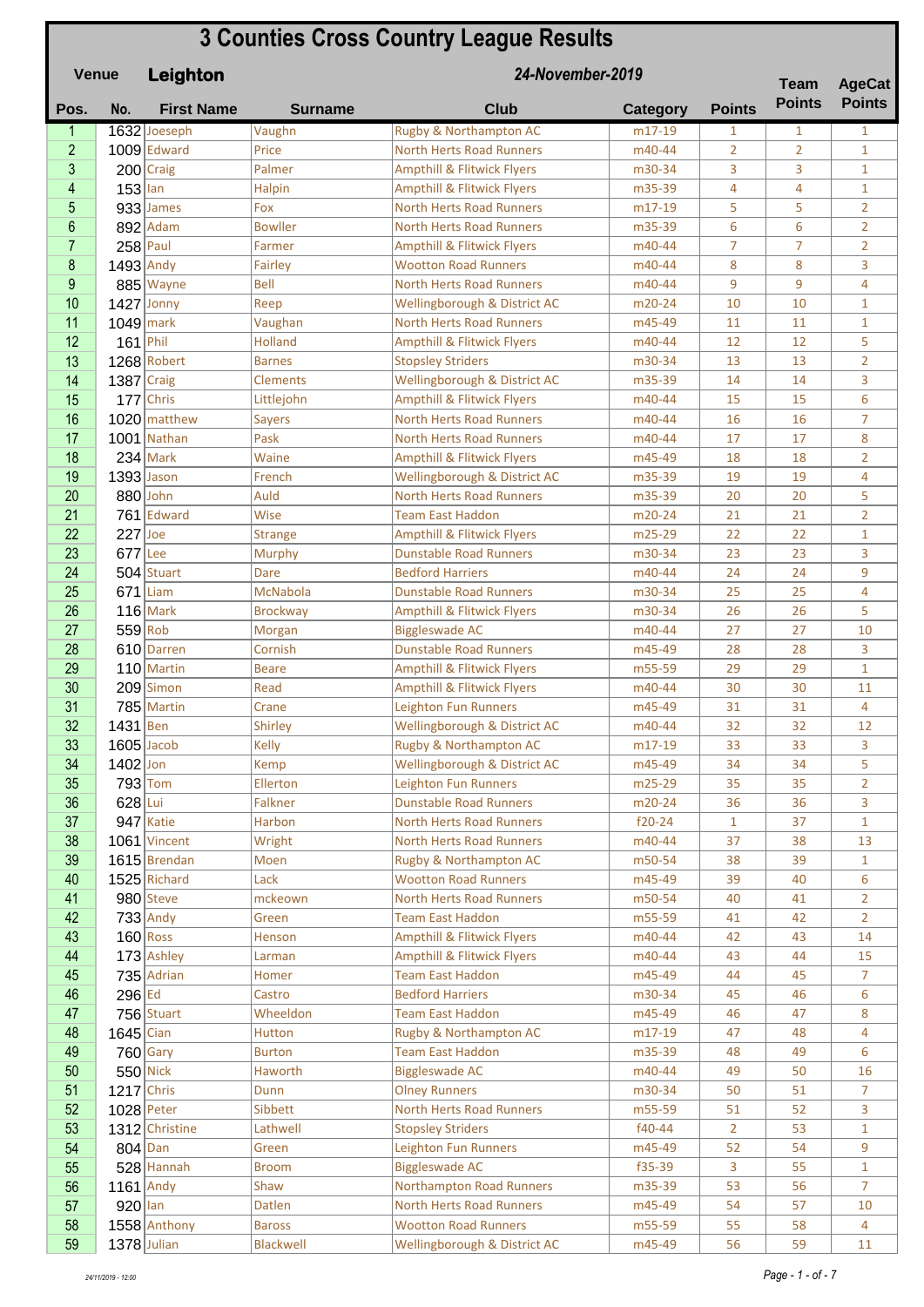## **Pos. No. First Name Surname Club Category Points Leighton 3 Counties Cross Country League Results Venue Team Points 24-November-2019 Team AgeCat Points 60** 513 Graham Pratt Bedford Harriers 1880-34 57 60 8 61 723 Chris Bell Team East Haddon 1 m50-54 58 61 3 62 1380 Mark Bonham Wellingborough & District AC m50-54 59 62 4 63 131 John Decesare Ampthill & Flitwick Flyers 1950-54 60 63 5 64 248 Will Willmott Ampthill & Flitwick Flyers 1940-44 61 64 17 65 1299 Gez Fallon Stopsley Striders m45-49 62 65 12 66 158 Callum Harrison Ampthill & Flitwick Flyers 1985-29 63 66 3 67 809 Andrew Heale Leighton Fun Runners 1950-54 64 67 6 68 195 Gavin Nicholson Ampthill & Flitwick Flyers 1940-44 65 68 18  $\begin{array}{|l|c|c|c|c|c|c|c|c|}\hline \textbf{69} & \textbf{495}\lline\end{array}$ Kev | Willett | Bedford Harriers | m55-59 | 66 | 69 | 5 70 1584 Adam Bebbington Rugby & Northampton AC m17-19 67 70 5 **71** 1226 Chris Ling Chris Ling Chey Runners 1 m35-39 68 71 8 72 698 Nikk Shivlock Dunstable Road Runners 1 m50-54 69 72 7 73 1554 Phil Wood Wootton Road Runners 1988 m40-44 70 73 19 74 114 Andy Bierton Ampthill & Flitwick Flyers m45-49 71 74 13 75 535 Paul Cooke Biggleswade AC m40-44 72 75 20 **76 754** Paul Watts Team East Haddon 1953-39 73 76 9 **77 1235** Dean Sartin **Colley Runners 1998 Colley Runners** 1998 M40-44 74 77 21 **78 1374** Kelly **Barnett** Wellingborough & District AC f25-29 4 78 1 79 120 Tom Cawdell Ampthill & Flitwick Flyers m35-39 75 79 10  $80$  352 Simon Foster Bedford Harriers 1996 80 14 81 748 Charles Spencer Team East Haddon m30-34 77 81 9 82 1389 Peter Cowler Wellingborough & District AC m40-44 78 82 22 83 543 Natalie Garner Biggleswade AC 15-29 5 83 2 84 776 Ian Bisby Leighton Fun Runners 1985-49 79 84 15 85 1123 Robert Hemingway Northampton Road Runners 185 - 180 85 11 86 759 Adam Wright Team East Haddon 1990 m40-44 81 86 23  $\frac{87}{1000}$  408 Stuart Knight Bedford Harriers 1850-54 82 87 8 88 1056 David Weston North Herts Road Runners 1 m35-39 83 88 12 89 1051 James Walsh North Herts Road Runners – m50-54 84 89 9 90 558 Natalie Morgan Biggleswade AC 140-44 6 90 2 91 1496 Richard Fowler Wootton Road Runners 1950-54 85 91 10 92 1433 Lisa Smith Wellingborough & District AC f35-39 7 92 2 **93 1117** John Gibbins Northampton Road Runners m40-44 86 93 24 **94** 354 David Frampton Bedford Harriers 1860-64 87 94 1 95 1298 Martin Fallon Stopsley Striders m50-54 88 95 11 96 678 John Murphy Dunstable Road Runners – m50-54 89 96 12 97 1644 Tim Hill Rugby & Northampton AC m45-49 90 97 16 **98 758 Aaron Wiles Team East Haddon 198 13 April 13** 99 1208 Simon Cook Olney Runners m45-49 92 99 17 100 842 Chris Stenner Leighton Fun Runners 1950-54 93 100 13 101 1159 Andrew Rosewell Morthampton Road Runners 1 m30-34 94 101 10 102 747 Lindsay Scott Team East Haddon 130-34 8 102 1 103 1631 Matthew Tilt Rugby & Northampton AC m45-49 95 103 18 104 1272 Pat Blessing Stopsley Striders m55-59 96 104 6 105 609 Mark Cornell Dunstable Road Runners 1 m55-59 97 105 7 106 1412 Neil McDonald Wellingborough & District AC m55-59 98 106 8 107 435 Mark Nicholson Bedford Harriers 1988 m35-39 99 107 14 108 259 Jim Hurrord Ampthill & Flitwick Flyers m35-39 100 108 15

109 182 Philip Mead Ampthill & Flitwick Flyers m30-34 101 109 11 110 1499 Niall **Gardiner** Wootton Road Runners **m40-44** 102 110 25 111 1214 Iain **Dickinson** Die Dickinson Die Bunners Material Metal 103 111 19 112 674 Richard Moore Dunstable Road Runners – m35-39 104 112 16 113 1416 Mark Moriarty Wellingborough & District AC m50-54 105 113 14 **114 407** Sally  $\begin{array}{|c|c|c|c|c|c|}\n\hline\n114 & 407 & \text{Sally} & \text{Rright} & \text{Bedford Harrisers} & \text{RHS} & \text{RHS} & \text{RHS} & \text{RHS} & \text{RHS} & \text{RHS} & \text{RHS} & \text{RHS} & \text{RHS} & \text{RHS} & \text{RHS} & \text{RHS} & \text{RHS} & \text{RHS} & \text{RHS} & \text{RHS} & \text{RHS} & \text{RHS} & \text{RHS} & \text{RHS} & \text{RHS} &$ 115 979 Astrid Mckeown North Herts Road Runners 145-49 10 115 2 116 694 Jose Santos Dunstable Road Runners 1984 m40-44 106 116 26 117 430 Gary McKeaveney Bedford Harriers 1988 m35-39 107 117 17 118 520 Charlie Arnold Biggleswade AC 1060-64 108 118 2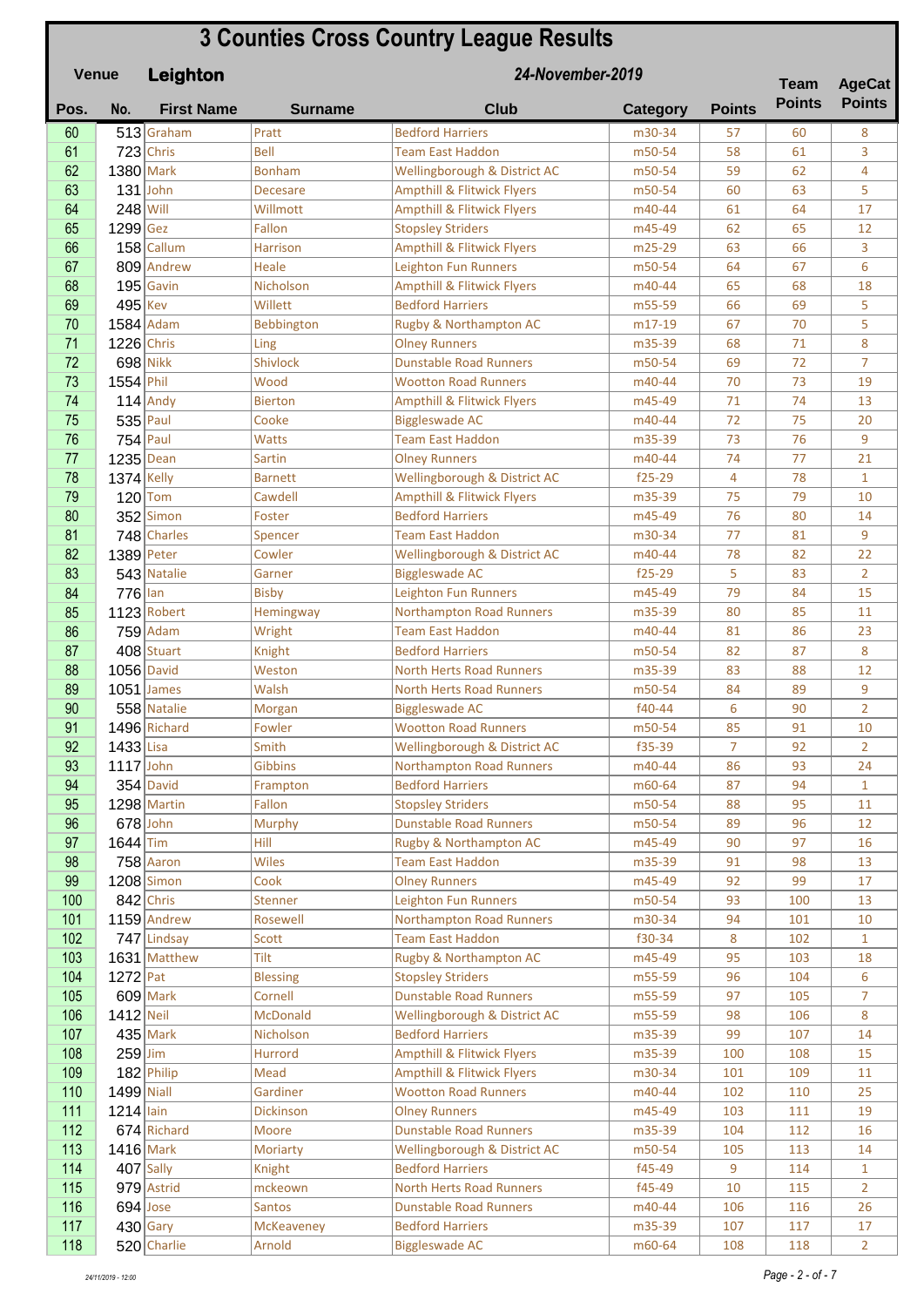| <b>3 Counties Cross Country League Results</b><br>24-November-2019<br><b>Venue</b><br>Leighton |             |                              |                      |                                                       |                  |               | <b>Team</b>   | <b>AgeCat</b>      |
|------------------------------------------------------------------------------------------------|-------------|------------------------------|----------------------|-------------------------------------------------------|------------------|---------------|---------------|--------------------|
| Pos.                                                                                           | No.         | <b>First Name</b>            | <b>Surname</b>       | <b>Club</b>                                           | <b>Category</b>  | <b>Points</b> | <b>Points</b> | <b>Points</b>      |
| 119                                                                                            |             | $353$ Adam                   | Foster               | <b>Bedford Harriers</b>                               | m25-29           | 109           | 119           | 4                  |
| 120                                                                                            |             | $411$ Jason                  | Lake                 | <b>Bedford Harriers</b>                               | m50-54           | 110           | 120           | 15                 |
| 121                                                                                            |             | $870$ Paula                  | <b>Adams</b>         | <b>North Herts Road Runners</b>                       | f50-54           | 11            | 121           | $\mathbf{1}$       |
| 122                                                                                            |             | $742$ Olly                   | Pearson              | <b>Team East Haddon</b>                               | m35-39           | 111           | 122           | 18                 |
| 123                                                                                            |             | 389 Stephen                  | James                | <b>Bedford Harriers</b>                               | m50-54           | 112           | 123           | 16                 |
| 124                                                                                            |             | $1512$ Graham                | <b>Hollowell</b>     | <b>Wootton Road Runners</b>                           | m50-54           | 113           | 124           | 17                 |
| 125                                                                                            |             | 206 Stuart                   | Price                | <b>Ampthill &amp; Flitwick Flyers</b>                 | m40-44           | 114           | 125           | 27                 |
| 126                                                                                            |             | $611$ Mick                   | Courtney             | <b>Dunstable Road Runners</b>                         | m55-59           | 115           | 126           | 9                  |
| 127                                                                                            |             | 567 Malcolm                  | Steward              | <b>Biggleswade AC</b>                                 | m40-44           | 116           | 127           | 28                 |
| 128                                                                                            |             | 1566 Victoria                | Ayliff               | <b>Wootton Road Runners</b>                           | f35-39           | 12            | 128           | 3                  |
| 129                                                                                            |             | $782$ Mike                   | Clark                | Leighton Fun Runners                                  | m60-64           | 117           | 129           | 3                  |
| 130                                                                                            |             | $1533$ Richard               | Moore                | <b>Wootton Road Runners</b>                           | m55-59           | 118           | 130           | 10                 |
| 131                                                                                            |             | 1426 Andrew                  | Redden               | Wellingborough & District AC                          | m35-39           | 119           | 131           | 19                 |
| 132                                                                                            | $1529$ Paul |                              | <b>Matthews</b>      | <b>Wootton Road Runners</b>                           | m50-54           | 120           | 132           | 18                 |
| 133                                                                                            |             | $1278$ Peter                 | <b>Brown</b>         | <b>Stopsley Striders</b>                              | m35-39           | 121           | 133           | 20                 |
| 134                                                                                            | $750$ Liv   |                              | Thompson             | <b>Team East Haddon</b>                               | f35-39           | 13            | 134           | 4                  |
| 135                                                                                            |             | 695 Becks                    | <b>Sharpe</b>        | <b>Dunstable Road Runners</b>                         | f30-34           | 14            | 135           | $\overline{2}$     |
| 136                                                                                            |             | 827 Graeme                   | Meichtry             | <b>Leighton Fun Runners</b>                           | m40-44           | 122           | 136           | 29                 |
| 137                                                                                            |             | $510$ Jade                   | Sampson              | <b>Bedford Harriers</b>                               | $f25-29$         | 15            | 137           | 3                  |
| 138                                                                                            |             | $560$ Adam                   | <b>Murphy</b>        | <b>Biggleswade AC</b>                                 | m25-29           | 123           | 138           | 5                  |
| 139                                                                                            | $1115$ Mark |                              | Garrett              | <b>Northampton Road Runners</b>                       | m55-59           | 124           | 139           | 11                 |
| 140<br>141                                                                                     | $1240$ Rob  | 1403 Louise                  | Kemp<br>White        | Wellingborough & District AC                          | f40-44<br>m45-49 | 16<br>125     | 140<br>141    | 3<br>20            |
| 142                                                                                            |             | 719 Wesley                   | Thorne               | <b>Olney Runners</b><br><b>Dunstable Road Runners</b> | m40-44           | 126           | 142           | 30                 |
| 143                                                                                            |             | 1215 Stephen                 | <b>Dicks</b>         | <b>Olney Runners</b>                                  | m45-49           | 127           | 143           | 21                 |
| 144                                                                                            | $778$ Jim   |                              | <b>Buttleman</b>     | <b>Leighton Fun Runners</b>                           | m55-59           | 128           | 144           | 12                 |
| 145                                                                                            |             | 895 Oliver                   | <b>Brady</b>         | <b>North Herts Road Runners</b>                       | m17-19           | 129           | 145           | 6                  |
| 146                                                                                            | $812$ Zoe   |                              | Illingworth          | <b>Leighton Fun Runners</b>                           | f45-49           | 17            | 146           | 3                  |
| 147                                                                                            |             | $551$ Giles                  | Hawthorne            | <b>Biggleswade AC</b>                                 | m45-49           | 130           | 147           | 22                 |
| 148                                                                                            |             | $307$ Mark                   | <b>Clements</b>      | <b>Bedford Harriers</b>                               | m35-39           | 131           | 148           | 21                 |
| 149                                                                                            |             | 806 Kevin                    | Hare                 | <b>Leighton Fun Runners</b>                           | m45-49           | 132           | 149           | 23                 |
| 150                                                                                            |             | 1182 Michael                 | Williams             | <b>Northampton Road Runners</b>                       | m65-69           | 133           | 150           | 1                  |
| 151                                                                                            |             | $488$ Rob                    | <b>Walls</b>         | <b>Bedford Harriers</b>                               | m60-64           | 134           | 151           | 4                  |
| 152                                                                                            | $1174$ Dave |                              | Whatton              | <b>Northampton Road Runners</b>                       | m55-59           | 135           | 152           | 13                 |
| 153                                                                                            |             | $853$ Rosie                  | <b>Booth</b>         | Leighton Fun Runners                                  | f40-44           | 18            | 153           | 4                  |
| 154                                                                                            |             | $1392$ Helen                 | Etherington          | Wellingborough & District AC                          | f35-39           | 19            | 154           | 5                  |
| 155                                                                                            | $1621$ John |                              | Saw                  | Rugby & Northampton AC                                | m40-44           | 136           | 155           | 31                 |
| 156                                                                                            |             | 1209 Justin                  | Crook                | <b>Olney Runners</b>                                  | m40-44           | 137           | 156           | 32                 |
| 157                                                                                            |             | 737 Annemarie                | Lodder               | <b>Team East Haddon</b>                               | f35-39           | 20            | 157           | 6                  |
| 158                                                                                            |             | $668$ Cahal                  | McConville           | <b>Dunstable Road Runners</b>                         | m50-54           | 138           | 158           | 19                 |
| 159                                                                                            |             | $893$ Rhia                   | <b>Botha</b>         | <b>North Herts Road Runners</b>                       | f30-34           | 21            | 159           | 3                  |
| 160                                                                                            |             | $649$ Peter                  | <b>Keane</b>         | <b>Dunstable Road Runners</b>                         | m55-59           | 139           | 160           | 14                 |
| 161                                                                                            |             | 715 Frances                  | Wynn                 | <b>Dunstable Road Runners</b>                         | f35-39           | 22            | 161           | 7                  |
| 162                                                                                            |             | 1324 Charles                 | <b>Nelis</b>         | <b>Stopsley Striders</b>                              | m50-54           | 140           | 162           | 20                 |
| 163                                                                                            |             | $494$ Carla                  | Whitmore             | <b>Bedford Harriers</b>                               | $f25-29$         | 23            | 163           | 4                  |
| 164                                                                                            |             | $1438$ Mark                  | <b>Viccars</b>       | Wellingborough & District AC                          | m55-59           | 141           | 164           | 15                 |
| 165                                                                                            |             | 1098 Robert                  | <b>Corless</b>       | <b>Northampton Road Runners</b>                       | m35-39           | 142           | 165           | 22                 |
| 166                                                                                            |             | $194$ Chris                  | Newnham              | <b>Ampthill &amp; Flitwick Flyers</b>                 | m55-59           | 143           | 166           | 16                 |
| 167                                                                                            | $1172$ Alan |                              | Wadsworth            | <b>Northampton Road Runners</b>                       | m35-39           | 144           | 167           | 23                 |
| 168                                                                                            |             | $178$ Henry                  | Lynn                 | <b>Ampthill &amp; Flitwick Flyers</b>                 | m50-54           | 145           | 168           | 21                 |
| 169                                                                                            |             | 1218 Matthew                 | Fox                  | <b>Olney Runners</b>                                  | m50-54           | 146           | 169           | 22                 |
| 170                                                                                            |             | $1321$ Shaun                 | Mutter               | <b>Stopsley Striders</b>                              | m30-34           | 147           | 170           | 12                 |
| 171<br>172                                                                                     |             | $1617$ Bernie<br>$337$ Frank | <b>Myers</b><br>Esaw | Rugby & Northampton AC<br><b>Bedford Harriers</b>     | m55-59<br>m70-74 | 148<br>149    | 171<br>172    | 17<br>$\mathbf{1}$ |
| 173                                                                                            |             | $276$ Tony                   | <b>Barnes</b>        | <b>Bedford Harriers</b>                               | m55-59           | 150           | 173           | 18                 |
| 174                                                                                            |             | $216$ Dean                   | <b>Shanley</b>       | <b>Ampthill &amp; Flitwick Flyers</b>                 | m45-49           | 151           | 174           | 24                 |
| 175                                                                                            | $1395$ Alan |                              | Griffiths            | Wellingborough & District AC                          | m50-54           | 152           | 175           | 23                 |
| 176                                                                                            |             | $1237$ David                 | Shakespeare          | <b>Olney Runners</b>                                  | m50-54           | 153           | 176           | 24                 |
| 177                                                                                            |             | 910 Andrew                   | Coates               | <b>North Herts Road Runners</b>                       | m40-44           | 154           | 177           | 33                 |
|                                                                                                |             |                              |                      |                                                       |                  |               |               |                    |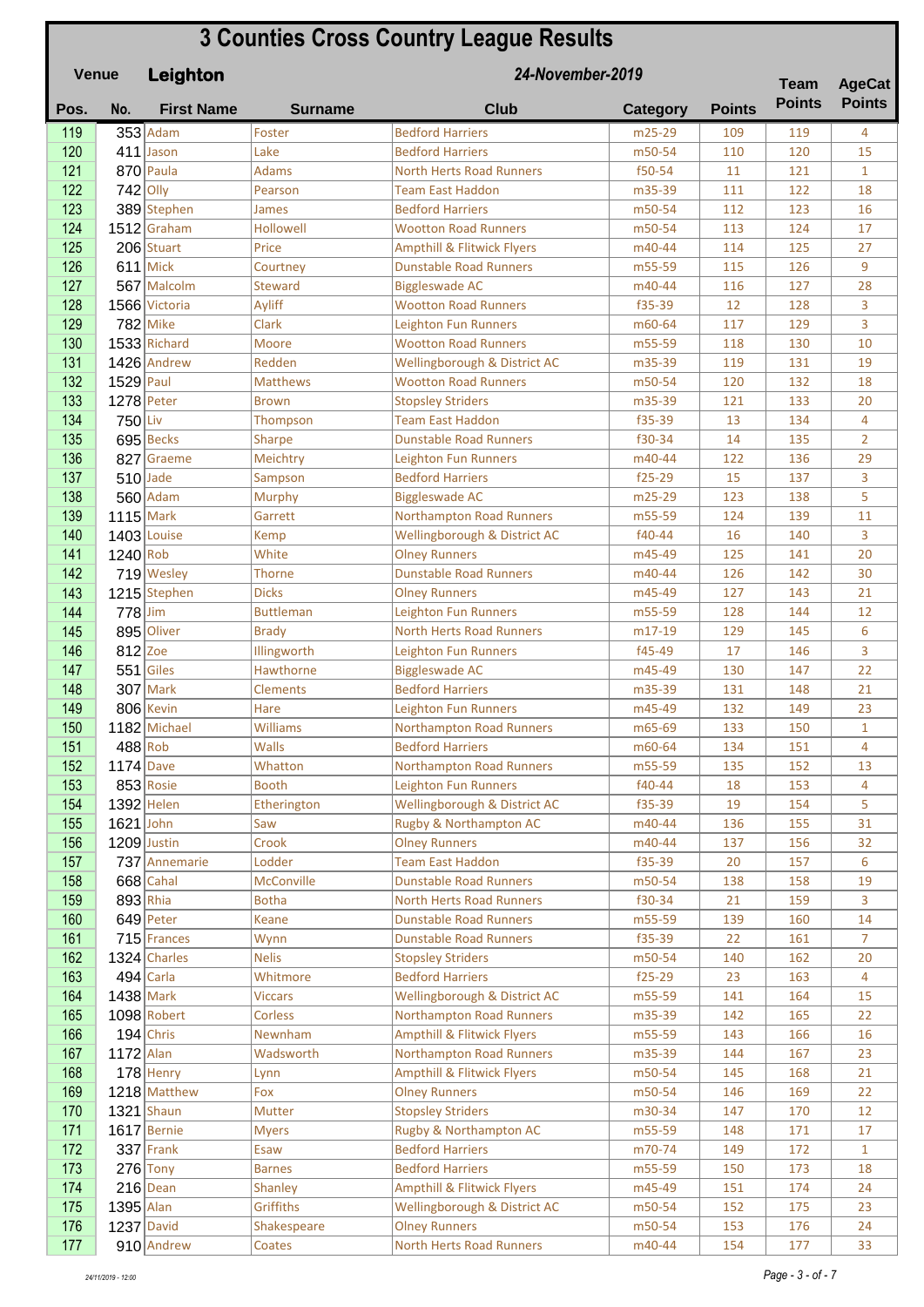| <b>3 Counties Cross Country League Results</b><br>24-November-2019<br><b>Venue</b><br>Leighton |              |                              |                            |                                                          |                  |               | <b>Team</b>   | <b>AgeCat</b>      |
|------------------------------------------------------------------------------------------------|--------------|------------------------------|----------------------------|----------------------------------------------------------|------------------|---------------|---------------|--------------------|
| Pos.                                                                                           | No.          | <b>First Name</b>            | <b>Surname</b>             | <b>Club</b>                                              | <b>Category</b>  | <b>Points</b> | <b>Points</b> | <b>Points</b>      |
| 178                                                                                            |              | 414 Richard                  | Lawson                     | <b>Bedford Harriers</b>                                  | m50-54           | 155           | 178           | 25                 |
| 179                                                                                            | $102$ Jo     |                              | Aatkar                     | <b>Ampthill &amp; Flitwick Flyers</b>                    | f50-54           | 24            | 179           | $\overline{2}$     |
| 180                                                                                            | 1238 Phil    |                              | Shrimpton                  | <b>Olney Runners</b>                                     | m50-54           | 156           | 180           | 26                 |
| 181                                                                                            |              | 489 Daniel                   | Walter                     | <b>Bedford Harriers</b>                                  | m35-39           | 157           | 181           | 24                 |
| 182                                                                                            |              | $1514$ Frances               | Hooper                     | <b>Wootton Road Runners</b>                              | f40-44           | 25            | 182           | 5                  |
| 183                                                                                            |              | 707 Teresa                   | Warren                     | <b>Dunstable Road Runners</b>                            | f50-54           | 26            | 183           | 3                  |
| 184                                                                                            | $1233$ Rob   |                              | <b>Riekie</b>              | <b>Olney Runners</b>                                     | m55-59           | 158           | 184           | 19                 |
| 185                                                                                            |              | $334$ David                  | Elliott                    | <b>Bedford Harriers</b>                                  | m45-49           | 159           | 185           | 25                 |
| 186<br>187                                                                                     |              | 1520 Gillian                 | Jakeman<br>Hill            | <b>Wootton Road Runners</b>                              | f40-44<br>m50-54 | 27<br>160     | 186<br>187    | 6<br>27            |
| 188                                                                                            |              | 553 Richard<br>$1561$ Graham | Tee                        | <b>Biggleswade AC</b><br><b>Wootton Road Runners</b>     | m55-59           | 161           | 188           | 20                 |
| 189                                                                                            | $1337$ Andy  |                              | Read                       | <b>Stopsley Striders</b>                                 | m65-69           | 162           | 189           | $\overline{2}$     |
| 190                                                                                            |              | 461 Claire                   | Rulton                     | <b>Bedford Harriers</b>                                  | f40-44           | 28            | 190           | $\overline{7}$     |
| 191                                                                                            |              | 156 Robert                   | <b>Hardwick</b>            | <b>Ampthill &amp; Flitwick Flyers</b>                    | m35-39           | 163           | 191           | 25                 |
| 192                                                                                            | 1386 Mark    |                              | Cheadle                    | Wellingborough & District AC                             | m40-44           | 164           | 192           | 34                 |
| 193                                                                                            |              | 457 Andrew                   | Robertson                  | <b>Bedford Harriers</b>                                  | m60-64           | 165           | 193           | 5                  |
| 194                                                                                            | $1630$ Sally |                              | Tilt                       | Rugby & Northampton AC                                   | f45-49           | 29            | 194           | 4                  |
| 195                                                                                            | $1200$ Chris |                              | <b>Barnes</b>              | <b>Olney Runners</b>                                     | m50-54           | 166           | 195           | 28                 |
| 196                                                                                            | $316$ Sue    |                              | Cross                      | <b>Bedford Harriers</b>                                  | f55-59           | 30            | 196           | $\mathbf{1}$       |
| 197                                                                                            |              | 350 Lawrence                 | Folley                     | <b>Bedford Harriers</b>                                  | m60-64           | 167           | 197           | 6                  |
| 198                                                                                            | $624$ lan    |                              | Early                      | <b>Dunstable Road Runners</b>                            | m45-49           | 168           | 198           | 26                 |
| 199                                                                                            | $1531$ Janet |                              | Mitchell                   | <b>Wootton Road Runners</b>                              | f55-59           | 31            | 199           | $\overline{2}$     |
| 200                                                                                            |              | 211 Katie                    | <b>Ruditis</b>             | <b>Ampthill &amp; Flitwick Flyers</b>                    | f35-39           | 32            | 200           | 8                  |
| 201                                                                                            |              | $127$ Kate                   | Cornelius                  | <b>Ampthill &amp; Flitwick Flyers</b>                    | f35-39           | 33            | 201           | 9                  |
| 202                                                                                            | $1225$ Mary  |                              | Jones                      | <b>Olney Runners</b>                                     | f45-49           | 34            | 202           | 5                  |
| 203                                                                                            |              | $808$ Sam                    | Heady                      | Leighton Fun Runners                                     | f35-39           | 35            | 203           | 10                 |
| 204                                                                                            | $1088$ Dave  |                              | <b>Blackburn</b>           | <b>Northampton Road Runners</b>                          | m60-64           | 169           | 204           | 7                  |
| 205                                                                                            |              | $1530$ James                 | Meade                      | <b>Wootton Road Runners</b>                              | m45-49           | 170           | 205           | 27                 |
| 206<br>207                                                                                     | $484$ Bev    | 691 Mike                     | <b>Reilly</b>              | <b>Dunstable Road Runners</b><br><b>Bedford Harriers</b> | m35-39<br>f55-59 | 171<br>36     | 206<br>207    | 26                 |
| 208                                                                                            | 1220 Kevin   |                              | <b>Tredget</b><br>Gardener | <b>Olney Runners</b>                                     | m60-64           | 172           | 208           | 3<br>8             |
| 209                                                                                            |              | $549$ Neil                   | <b>Harvey</b>              | <b>Biggleswade AC</b>                                    | m55-59           | 173           | 209           | 21                 |
| 210                                                                                            | $403$ Viv    |                              | Kilgour                    | <b>Bedford Harriers</b>                                  | f55-59           | 37            | 210           | $\overline{4}$     |
| 211                                                                                            | $1428$ Marc  |                              | Sanderson                  | Wellingborough & District AC                             | m40-44           | 174           | 211           | 35                 |
| 212                                                                                            | $1122$ Alan  |                              | Hall                       | Northampton Road Runners                                 | m60-64           | 175           | 212           | 9                  |
| 213                                                                                            |              | $1243$ Donna                 | Evans                      | <b>Olney Runners</b>                                     | f40-44           | 38            | 213           | 8                  |
| 214                                                                                            | 1221 Ruth    |                              | Gardener                   | <b>Olney Runners</b>                                     | f50-54           | 39            | 214           | 4                  |
| 215                                                                                            |              | 1492 Emma                    | Eaton                      | <b>Wootton Road Runners</b>                              | f35-39           | 40            | 215           | 11                 |
| 216                                                                                            | $1418$ Tom   |                              | Newton                     | Wellingborough & District AC                             | m60-64           | 176           | 216           | 10                 |
| 217                                                                                            |              | 1335 Stewart                 | Read                       | <b>Stopsley Striders</b>                                 | m45-49           | 177           | 217           | 28                 |
| 218                                                                                            |              | 687 Clifford                 | Punter                     | <b>Dunstable Road Runners</b>                            | m55-59           | 178           | 218           | 22                 |
| 219                                                                                            | 1565 Phil    |                              | <b>Brittain</b>            | <b>Wootton Road Runners</b>                              | m40-44           | 179           | 219           | 36                 |
| 220                                                                                            |              | $122$ Colin                  | Clennett                   | <b>Ampthill &amp; Flitwick Flyers</b>                    | m55-59           | 180           | 220           | 23                 |
| 221                                                                                            |              | 105 Caroline                 | Armstrong                  | <b>Ampthill &amp; Flitwick Flyers</b>                    | f45-49           | 41            | 221           | 6                  |
| 222<br>223                                                                                     |              | $702$ Claire<br>1523 Michael | <b>Thomas</b><br>Kendall   | <b>Dunstable Road Runners</b>                            | f35-39           | 42            | 222           | 12                 |
| 224                                                                                            |              | $1592$ Angela                | Copson                     | <b>Wootton Road Runners</b><br>Rugby & Northampton AC    | m60-64<br>f70-74 | 181<br>43     | 223<br>224    | 11<br>$\mathbf{1}$ |
| 225                                                                                            |              | $995$ Lucy                   | O'Connor                   | North Herts Road Runners                                 | f55-59           | 44            | 225           | 5                  |
| 226                                                                                            |              | $123$ Dave                   | Coker                      | <b>Ampthill &amp; Flitwick Flyers</b>                    | m55-59           | 182           | 226           | 24                 |
| 227                                                                                            |              | $788$ Sally                  | <b>Dickinson</b>           | Leighton Fun Runners                                     | f45-49           | 45            | 227           | $\overline{7}$     |
| 228                                                                                            |              | $180$ Megan                  | <b>McCreadie</b>           | <b>Ampthill &amp; Flitwick Flyers</b>                    | $f25-29$         | 46            | 228           | 5                  |
| 229                                                                                            |              | $165$ Richie                 | Jones                      | <b>Ampthill &amp; Flitwick Flyers</b>                    | m55-59           | 183           | 229           | 25                 |
| 230                                                                                            | $299$ Lisa   |                              | Chappel                    | <b>Bedford Harriers</b>                                  | f50-54           | 47            | 230           | 5                  |
| 231                                                                                            |              | 665 Steven                   | <b>Mcallister</b>          | <b>Dunstable Road Runners</b>                            | m35-39           | 184           | 231           | 27                 |
| 232                                                                                            |              | 272 Claire                   | Adamson                    | <b>Bedford Harriers</b>                                  | f30-34           | 48            | 232           | 4                  |
| 233                                                                                            | $944$ Jo     |                              | Harbon                     | North Herts Road Runners                                 | f55-59           | 49            | 233           | 6                  |
| 234                                                                                            |              | $483$ Mark                   | <b>Tinkler</b>             | <b>Bedford Harriers</b>                                  | m60-64           | 185           | 234           | 12                 |
| 235                                                                                            | $1522$ Dave  |                              | Jones                      | <b>Wootton Road Runners</b>                              | m45-49           | 186           | 235           | 29                 |
| 236                                                                                            |              | $721$ Sarah                  | Ashcroft                   | <b>Team East Haddon</b>                                  | f30-34           | 50            | 236           | 5                  |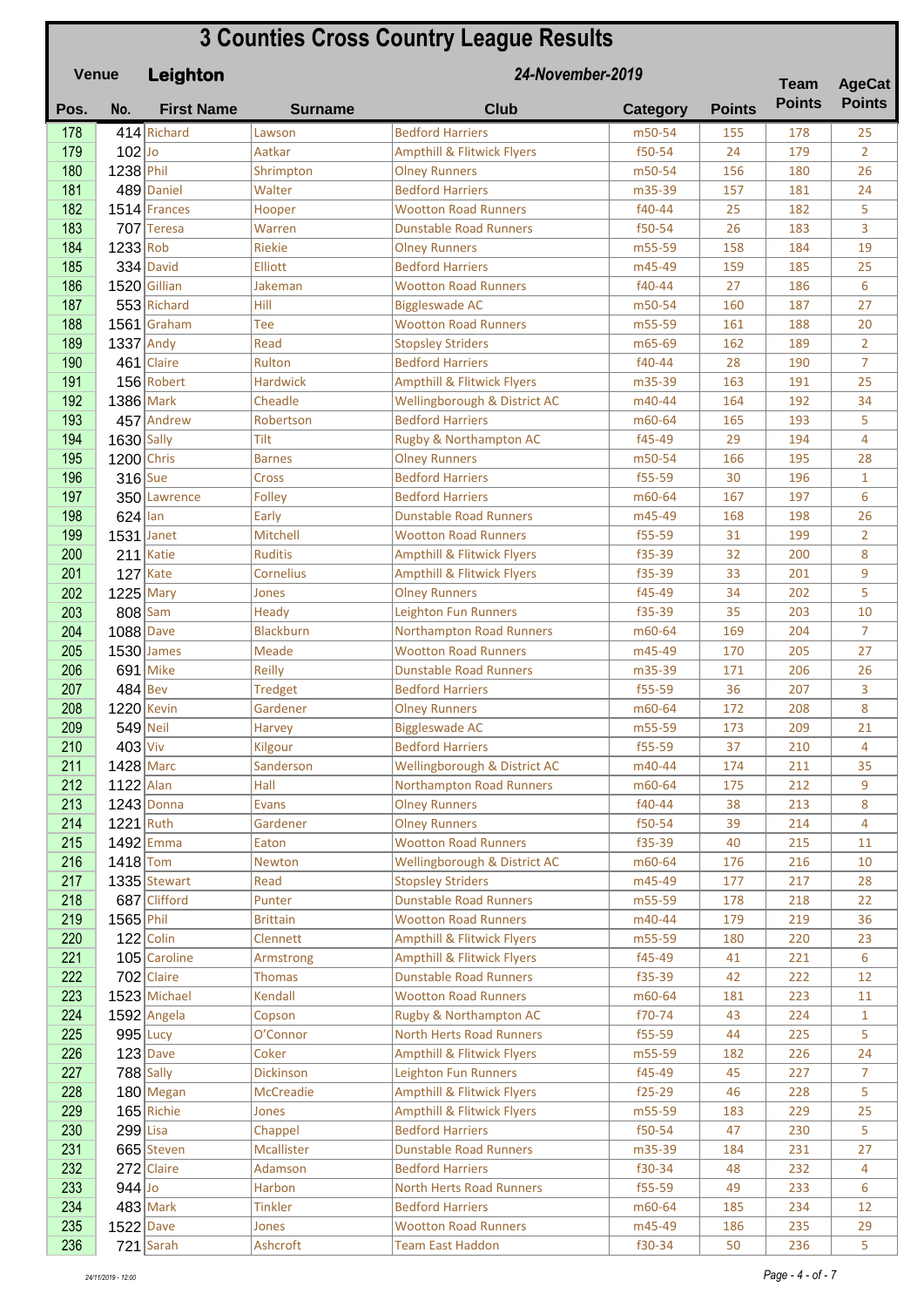## **Pos. No. First Name Surname Club Category Points Leighton 3 Counties Cross Country League Results Venue Team Points 24-November-2019 Team AgeCat Points 237** 392 Tony Jones Bedford Harriers 1875-59 187 237 26 238 660 Robert Lee Dunstable Road Runners – m40-44 188 238 37 239 1540 Steve Smith Wootton Road Runners 1665-69 189 239 3 240 1635 Catherine Williams Rugby & Northampton AC f55-59 51 240 7 **241 456** Karen Robertson Bedford Harriers **f**55-59 52 241 8 242 680 Tracey Palmer Dunstable Road Runners f45-49 53 242 8 243 661 Mark Logue Dunstable Road Runners – m40-44 190 243 38 244 1152 Elaine Palmer Northampton Road Runners f50-54 54 244 6 245 360 Stephen Gale Bedford Harriers m55-59 191 245 27 246 1265 Karen Ashby Stopsley Striders f60-64 55 246 1 **247 505** Sarah Janes Bedford Harriers 155-39 56 247 13 248 342 Peter Fadden Bedford Harriers m20-24 192 248 4 249 117 Emily Brown Ampthill & Flitwick Flyers | 125-29 | 57 | 249 | 6 250 355 Amanda Friman Bedford Harriers 160-64 58 250 2 251 1484 Andrea Collingwood Wootton Road Runners 140-44 59 251 9  $252$  1448 Amy Kelly Wellingborough & District AC f30-34 60 252 6 253 1007 James Poulton North Herts Road Runners 1 m35-39 193 253 28 254 1344 Dave Thompson-Trace Stopsley Striders m60-64 194 254 13 255 775 Steve Baker Leighton Fun Runners 195 m50-54 195 255 29 256 1564 Simon Mitchell Wootton Road Runners 1966-64 196 256 14 257 1409 Ian Mann Wellingborough & District AC m55-59 197 257 28 258 338 Chris Fadden Bedford Harriers 1985-59 198 258 29 259 831 Stephen Moore Leighton Fun Runners 1955-59 199 259 30 **260 545** Stuart Goodwin Biggleswade AC 1990 140-44 200 260 39 261 388 Louisa Jackson Bedford Harriers f40-44 61 261 10 262 659 Christina Lawrence Dunstable Road Runners 155-39 62 262 14  $263$  417 Sean Lester Bedford Harriers 1998 1995 1996 201 263 30 264 635 Johanna Hadley Dunstable Road Runners | f35-39 | 63 | 264 | 15 265 393 Noel Jones Bedford Harriers 1993 1202 265 31 266 915 Andrew Cooper North Herts Road Runners 1945-49 203 266 31  $267$  1239 Sue Teasdale Olney Runners 1995-59 64 267 9

268 987 Geoff murray-Rochard North Herts Road Runners 1660-64 204 268 15 269 814 Matthew Kelly Leighton Fun Runners m50-54 205 269 30 270 1228 Sarah McAuliffe Olney Runners 130-34 65 270 7

**294 509 Colin Gill Bedford Harriers 1994 1218 294 14** 295 1354 Phil Jeffrey Stopsley Striders m45-49 219 295 34

| 271 |              | $462$ Anna        | Rust             | <b>Bedford Harriers</b>               | $f25-29$ | 66  | 271 | 7              |
|-----|--------------|-------------------|------------------|---------------------------------------|----------|-----|-----|----------------|
| 272 |              | 441 Justin        | Parker           | <b>Bedford Harriers</b>               | m40-44   | 206 | 272 | 40             |
| 273 |              | $676$ Barry       | <b>Neal</b>      | <b>Dunstable Road Runners</b>         | m35-39   | 207 | 273 | 2 <sub>5</sub> |
| 274 |              | 922 Karen         | <b>Dodsworth</b> | <b>North Herts Road Runners</b>       | f55-59   | 67  | 274 | 10             |
| 275 | $1325$ Phil  |                   | Nitchen          | <b>Stopsley Striders</b>              | m40-44   | 208 | 275 | 41             |
| 276 |              | <b>1230 David</b> | O'Connor         | <b>Olney Runners</b>                  | m50-54   | 209 | 276 | 31             |
| 277 |              | 300 Jeanette      | Cheetham         | <b>Bedford Harriers</b>               | f55-59   | 68  | 277 | 11             |
| 278 |              | 1090 Stephen      | <b>Boyce</b>     | Northampton Road Runners              | m60-64   | 210 | 278 | 16             |
| 279 |              | 539 Jennie        | Dav              | <b>Biggleswade AC</b>                 | f50-54   | 69  | 279 | 7              |
| 280 |              | $1432$ Gavin      | Simpson          | Wellingborough & District AC          | m40-44   | 211 | 280 | 42             |
| 281 |              | 774 Christine     | Ayres            | Leighton Fun Runners                  | f65-69   | 70  | 281 | $\mathbf{1}$   |
| 282 |              | 367 Dave          | <b>Girling</b>   | <b>Bedford Harriers</b>               | m70-74   | 212 | 282 | $\overline{2}$ |
| 283 | $1562$ Kay   |                   | <b>Duffy</b>     | <b>Wootton Road Runners</b>           | f40-44   | 71  | 283 | 11             |
| 284 |              | $697$ Paul        | <b>Stack</b>     | <b>Dunstable Road Runners</b>         | m55-59   | 213 | 284 | 32             |
| 285 | $1353$ Sally |                   | <b>Hunt</b>      | <b>Stopsley Striders</b>              | $f45-49$ | 72  | 285 | 9              |
| 286 |              | 218 Christine     | Sharman          | <b>Ampthill &amp; Flitwick Flyers</b> | f50-54   | 73  | 286 | 8              |
| 287 |              | 796 Caroline      | Emerton          | Leighton Fun Runners                  | f45-49   | 74  | 287 | 10             |
| 288 | $752$ Rob    |                   | Watkinson        | <b>Team East Haddon</b>               | m55-59   | 214 | 288 | 33             |
| 289 |              | 1371 Valerie      | Anslow           | Wellingborough & District AC          | f60-64   | 75  | 289 | 3              |
| 290 |              | 569 Simon         | <b>Strong</b>    | <b>Biggleswade AC</b>                 | m45-49   | 215 | 290 | 32             |
| 291 | $1281$ Joe   |                   | Cashman          | <b>Stopsley Striders</b>              | m30-34   | 216 | 291 | 13             |
| 292 |              | $1151$ Rachel     | Palmer           | Northampton Road Runners              | $f25-29$ | 76  | 292 | 8              |
| 293 |              | 828 Richard       | Meredith         | Leighton Fun Runners                  | m45-49   | 217 | 293 | 33             |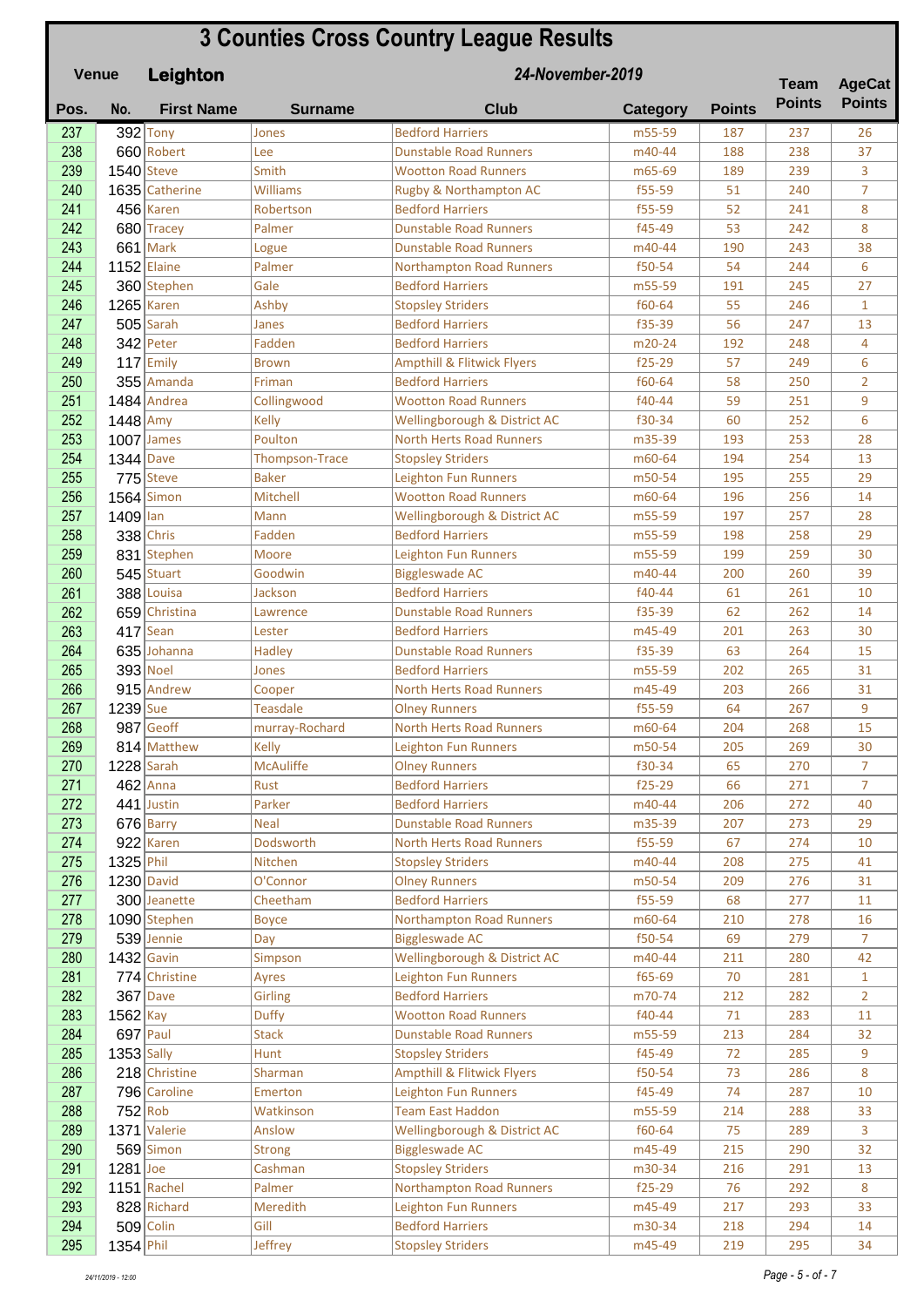|            | <b>3 Counties Cross Country League Results</b><br>24-November-2019<br>Venue<br>Leighton |                             |                        |                                                                    |                    |               | <b>Team</b>   | <b>AgeCat</b>  |
|------------|-----------------------------------------------------------------------------------------|-----------------------------|------------------------|--------------------------------------------------------------------|--------------------|---------------|---------------|----------------|
| Pos.       | No.                                                                                     | <b>First Name</b>           | <b>Surname</b>         | <b>Club</b>                                                        | <b>Category</b>    | <b>Points</b> | <b>Points</b> | <b>Points</b>  |
| 296        | $654$ Tina                                                                              |                             | Keynon                 | <b>Dunstable Road Runners</b>                                      | f55-59             | 77            | 296           | 12             |
| 297        | 1050 Sue                                                                                |                             | Vaughan                | <b>North Herts Road Runners</b>                                    | f50-54             | 78            | 297           | 9              |
| 298        |                                                                                         | $164$ Laura                 | Johnston               | <b>Ampthill &amp; Flitwick Flyers</b>                              | f50-54             | 79            | 298           | 10             |
| 299        |                                                                                         | $405$ Simon                 | <b>King</b>            | <b>Bedford Harriers</b>                                            | m60-64             | 220           | 299           | 17             |
| 300        |                                                                                         | $493$ Helen                 | Whiting                | <b>Bedford Harriers</b>                                            | f30-34             | 80            | 300           | 8              |
| 301        |                                                                                         | 487 Diane                   | <b>Wallis</b>          | <b>Bedford Harriers</b>                                            | f60-64             | 81            | 301           | 4              |
| 302        | 1292 Ruth                                                                               |                             | Doyle                  | <b>Stopsley Striders</b>                                           | f50-54             | 82            | 302           | 11             |
| 303        |                                                                                         | 791 Debbie                  | Elborn                 | <b>Leighton Fun Runners</b><br><b>North Herts Road Runners</b>     | f55-59<br>$f25-29$ | 83<br>84      | 303<br>304    | 13<br>9        |
| 304<br>305 |                                                                                         | 1012 Georgina<br>$779$ Adam | Quayle<br>Carter       | <b>Leighton Fun Runners</b>                                        | m30-34             | 221           | 305           | 15             |
| 306        | $126$ Rob                                                                               |                             | Cook                   | <b>Ampthill &amp; Flitwick Flyers</b>                              | m60-64             | 222           | 306           | 18             |
| 307        |                                                                                         | $882$ Brian                 | <b>Bailey</b>          | <b>North Herts Road Runners</b>                                    | m70-74             | 223           | 307           | 3              |
| 308        |                                                                                         | 140 Rebecca                 | Fleckney               | <b>Ampthill &amp; Flitwick Flyers</b>                              | f35-39             | 85            | 308           | 16             |
| 309        |                                                                                         | $213$ Helen                 | Satterthwaite          | <b>Ampthill &amp; Flitwick Flyers</b>                              | f50-54             | 86            | 309           | 12             |
| 310        |                                                                                         | 682 Louise                  | Perry                  | <b>Dunstable Road Runners</b>                                      | f35-39             | 87            | 310           | 17             |
| 311        | $410$ Elsy                                                                              |                             | Lacy                   | <b>Bedford Harriers</b>                                            | f40-44             | 88            | 311           | 12             |
| 312        |                                                                                         | 1517 Samantha               | <b>Inniss</b>          | <b>Wootton Road Runners</b>                                        | f40-44             | 89            | 312           | 13             |
| 313        | 1388 Dom                                                                                |                             | Coleman                | Wellingborough & District AC                                       | m25-29             | 224           | 313           | 6              |
| 314        | 1548 Jo                                                                                 |                             | Ward                   | <b>Wootton Road Runners</b>                                        | f55-59             | 90            | 314           | 14             |
| 315        |                                                                                         | $1160$ Karen                | Shakespeare            | <b>Northampton Road Runners</b>                                    | f45-49             | 91            | 315           | 11             |
| 316        |                                                                                         | 593 Claire                  | <b>Belmar</b>          | <b>Dunstable Road Runners</b>                                      | f40-44             | 92            | 316           | 14             |
| 317        |                                                                                         | $183$ Emily                 | Mead                   | <b>Ampthill &amp; Flitwick Flyers</b>                              | f35-39             | 93            | 317           | 18             |
| 318        |                                                                                         | 1266 Kulwinder              | Assra                  | <b>Stopsley Striders</b>                                           | f50-54             | 94            | 318           | 13             |
| 319        |                                                                                         | $359$ Sara                  | Gale                   | <b>Bedford Harriers</b>                                            | f55-59             | 95            | 319           | 15             |
| 320        |                                                                                         | $429$ Kerry                 | M-Battern              | <b>Bedford Harriers</b>                                            | f40-44             | 96            | 320           | 15             |
| 321        |                                                                                         | $552$ Lynn                  | Hill                   | <b>Biggleswade AC</b>                                              | f50-54             | 97            | 321           | 14             |
| 322        |                                                                                         | 700 Mel Mwa                 | Sylvester              | <b>Dunstable Road Runners</b>                                      | f40-44             | 98            | 322           | 16             |
| 323        | $451$ Sue                                                                               |                             | Pyecroft               | <b>Bedford Harriers</b>                                            | f45-49             | 99            | 323           | 12             |
| 324        |                                                                                         | 101 Paresh                  | Aatkar                 | <b>Ampthill &amp; Flitwick Flyers</b>                              | m50-54             | 225           | 324           | 32             |
| 325<br>326 | $1113$ Jess                                                                             | 626 Richard                 | <b>Evans</b><br>Fowler | <b>Dunstable Road Runners</b>                                      | m65-69<br>$f25-29$ | 226           | 325<br>326    | 4<br>10        |
|            |                                                                                         | $1011$ Carina               | Quayle                 | <b>Northampton Road Runners</b><br><b>North Herts Road Runners</b> | f60-64             | 100<br>101    | 327           | 5              |
| 327<br>328 |                                                                                         | $1089$ Helen                | <b>Blackburn</b>       | <b>Northampton Road Runners</b>                                    | f55-59             | 102           | 328           | 16             |
| 329        | $1398$ Sally                                                                            |                             | <b>Hewitt</b>          | Wellingborough & District AC                                       | f65-69             | 103           | 329           | $\overline{2}$ |
| 330        |                                                                                         | $273$ Anne                  | Adamson                | <b>Bedford Harriers</b>                                            | f55-59             | 104           | 330           | 17             |
| 331        |                                                                                         | 1289 Valerie                | Dawson                 | <b>Stopsley Striders</b>                                           | f55-59             | 105           | 331           | 18             |
| 332        | $1488$ Carl                                                                             |                             | <b>Dillow</b>          | <b>Wootton Road Runners</b>                                        | m40-44             | 227           | 332           | 43             |
| 333        |                                                                                         | $941$ Helen                 | Govey                  | <b>North Herts Road Runners</b>                                    | f40-44             | 106           | 333           | 17             |
| 334        |                                                                                         | $1476$ Gerald               | <b>Billis</b>          | <b>Wootton Road Runners</b>                                        | m75-99             | 228           | 334           | $\mathbf{1}$   |
| 335        |                                                                                         | $326$ Grace                 | Dial                   | <b>Bedford Harriers</b>                                            | $f25-29$           | 107           | 335           | 11             |
| 336        | $573$ Lisa                                                                              |                             | Yexley                 | <b>Biggleswade AC</b>                                              | $f35-39$           | 108           | 336           | 19             |
| 337        |                                                                                         | $566$ Julie                 | <b>Spavins</b>         | <b>Biggleswade AC</b>                                              | f50-54             | 109           | 337           | 15             |
| 338        | $147$ Pat                                                                               |                             | Godfrey                | <b>Ampthill &amp; Flitwick Flyers</b>                              | f65-69             | 110           | 338           | 3              |
| 339        |                                                                                         | 166 Claire                  | Jones                  | <b>Ampthill &amp; Flitwick Flyers</b>                              | f55-59             | 111           | 339           | 19             |
| 340        |                                                                                         | $1319$ Frances              | <b>Moss</b>            | <b>Stopsley Striders</b>                                           | f60-64             | 112           | 340           | 6              |
| 341        |                                                                                         | 1091 Chrissy                | <b>Boyce</b>           | <b>Northampton Road Runners</b>                                    | f60-64             | 113           | 341           | $\overline{7}$ |
| 342        |                                                                                         | $564$ Gareth                | Saynor                 | <b>Biggleswade AC</b>                                              | m50-54             | 229           | 342           | 33             |
| 343        |                                                                                         | $442$ Sarah                 | Parker                 | <b>Bedford Harriers</b>                                            | f40-44             | 114           | 343           | 18             |
| 344<br>345 |                                                                                         | $345$ Angie<br>$404$ Jenny  | Finch<br><b>King</b>   | <b>Bedford Harriers</b><br><b>Bedford Harriers</b>                 | f60-64<br>f60-64   | 115<br>116    | 344<br>345    | 8<br>9         |
| 346        |                                                                                         | 474 Sylvia                  | Snowling               | <b>Bedford Harriers</b>                                            | f60-64             | 117           | 346           | 10             |
| 347        |                                                                                         | $959$ Brian                 | <b>Judkins</b>         | North Herts Road Runners                                           | m60-64             | 230           | 347           | 19             |
| 348        |                                                                                         | $348$ Katie                 | Fletcher               | <b>Bedford Harriers</b>                                            | $f25-29$           | 118           | 348           | 12             |
| 349        | $1300$ Tricia                                                                           |                             | Forde                  | <b>Stopsley Striders</b>                                           | f60-64             | 119           | 349           | 11             |
| 350        | $1280$ Jill                                                                             |                             | <b>Bywaters</b>        | <b>Stopsley Striders</b>                                           | f50-54             | 120           | 350           | 16             |
| 351        |                                                                                         | $298$ Jack                  | Chana                  | <b>Bedford Harriers</b>                                            | m65-69             | 231           | 351           | 5              |
| 352        |                                                                                         | 632 Magdalena               | Golebiewska            | <b>Dunstable Road Runners</b>                                      | f35-39             | 121           | 352           | 20             |
| 353        |                                                                                         | 1283 Sharon                 | Chesham                | <b>Stopsley Striders</b>                                           | f50-54             | 122           | 353           | 17             |
| 354        |                                                                                         | $1343$ Sylvia               | <b>Thomas</b>          | <b>Stopsley Striders</b>                                           | f55-59             | 123           | 354           | 20             |